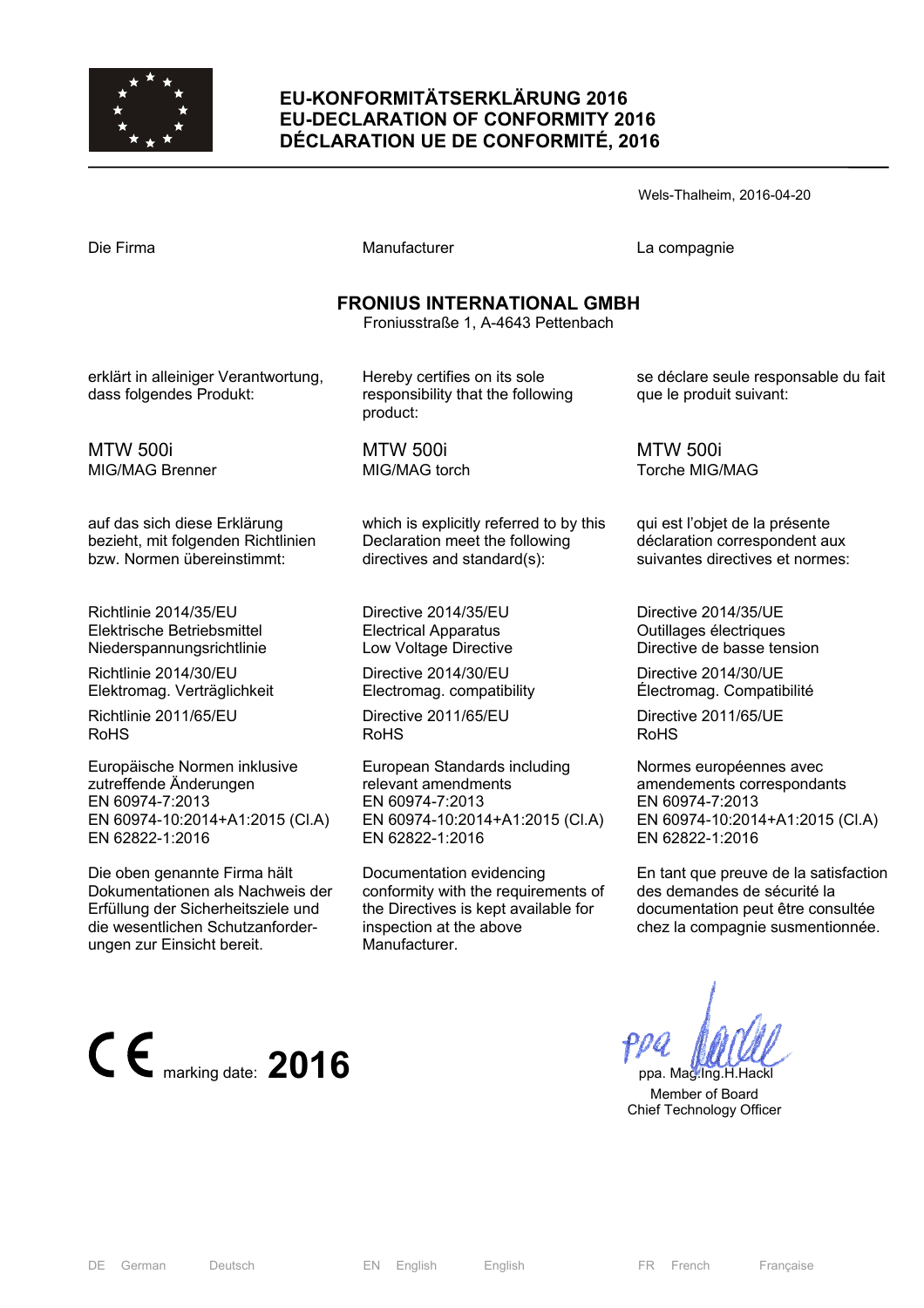

### **EU-DECLARATION OF CONFORMITY 2016 DICHIARAZIONE DI CONFORMITÀ UE, 2016 DECLARACIÓN UE DE CONFORMIDAD, 2016**

Wels-Thalheim, 2016-04-20

Manufacturer Costruttore La empresa

# **FRONIUS INTERNATIONAL GMBH**

Froniusstraße 1, A-4643 Pettenbach

Hereby certifies on its sole responsibility that the following product:

MTW 500i MIG/MAG torch

which is explicitly referred to by this Declaration meet the following directives and standard(s):

Directive 2014/35/EU Electrical Apparatus Low Voltage Directive

Directive 2014/30/EU Electromag. compatibility

Directive 2011/65/EU RoHS

European Standards including relevant amendments EN 60974-7:2013 EN 60974-10:2014+A1:2015 (Cl.A) EN 62822-1:2016

Documentation evidencing conformity with the requirements of the Directives is kept available for inspection at the above Manufacturer.



Con la presente certifica dichiara la sua esclusiva responsabilità che il seguente prodotto:

MTW 500i Torcia per saldatura MIG/MAG

al quale è esplicitamente riferita questa dichiarazione, è conforme alle seguente direttive e agli seguenti standard:

Direttiva 2014/35/UE Materiale elettrico Direttiva Bassa tensione

Direttiva 2014/30/UE Compatibilità elettromagnetica

Direttiva 2011/65/UE RoHS

Norme europee e rispettive modifiche EN 60974-7:2013 EN 60974-10:2014+A1:2015 (Cl.A) EN 62822-1:2016

La documentazione attestante la conformità alle richieste delle direttive sarà tenuta a disposizione per ispezioni presso il sopracitato costruttore.

declara bajo su exclusiva responsabilidad que el siguiente producto:

MTW 500i Antorcha MIG/MAG

al que se refiere la presente declaración está conforme con las siguientes directivas y normas:

Directiva 2014/35/UE Material eléctrico Directiva de baja tensión

Directiva 2014/30/UE Compatibilidad electromagnética

Directiva 2011/65/UE RoHS

Normas europeas incluidas las modificaciones correspondientes EN 60974-7:2013 EN 60974-10:2014+A1:2015 (Cl.A) EN 62822-1:2016

La empresa mencionada anteriormente tiene a disposición para inspección los documentos que confirman el cumplimiento de los objetivos de seguridad y los requisitos de protección esenciales.

 Member of Board Chief Technology Officer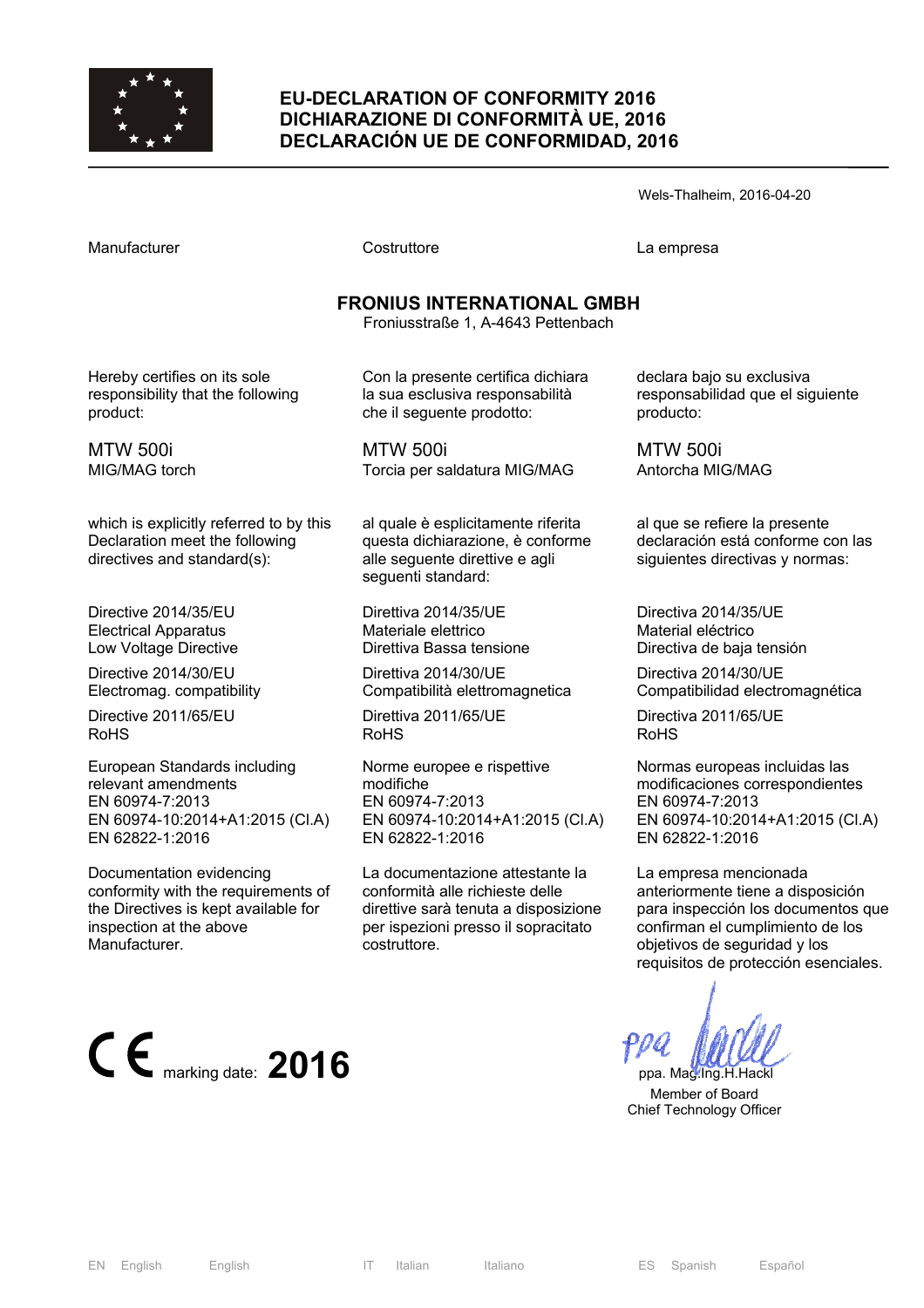

### **EU-OVERENSSTEMMELSESERKLÆRING 2016 EU-CONFORMITEITSVERKLARING 2016 DECLARAÇÃO UE DE CONFORMIDADE, 2016**

Wels-Thalheim, 2016-04-20

Virksomheden **De firma** De firma A empresa

MTW 500i

## **FRONIUS INTERNATIONAL GMBH**

Froniusstraße 1, A-4643 Pettenbach

Hermed erklærer vi, at følgende produkt:

verklaart in enige verantwoordelijkheid, dat het volgende product:

MIG/MAG-svejsebrænder

som denne erklæring vedrører, stemmer overens med følgende direktiver og standarder:

Direktiv 2014/35/EU Elektrisk materiel Lavspændingsdirektivet

Direktiv 2014/30/EU Elektromagnetisk kompatibilitett

Direktiv 2011/65/EU RoHS

Europæiske standarder inklusive relevante ændringer EN 60974-7:2013 EN 60974-10:2014+A1:2015 (Cl.A) EN 62822-1:2016

Ovennævnte virksomhed opbevarer dokumentation som bevis for opfyldelsen af sikkerhedsmålene og de grundlæggende beskyttelseskrav, således at det er muligt at få indsigt i denne dokumentation.



MTW 500i MIG/MAG toorts

waarop deze verklaring betrekking heeft, met volgende richtlijnen resp. normen overeenstemt:

Richtlijn 2014/35/EU Elektrische productimiddelen Laagspanningsrichtlijn

Richtlijn 2014/30/EU Elektromag. Verdraagzaamheid

Richtlijn 2011/65/EU RoHS

Europese normen incl. bijbehorende wijzigingsbladen EN 60974-7:2013 EN 60974-10:2014+A1:2015 (Cl.A) EN 62822-1:2016

De hierboven genoemde firma houdt documentatie als bewijs voor de vervulling van de veiligheidsdoelen en de essentiële veiligheidseisen ter inzage gereed.

na qualidade de único responsável, declara que o seguinte produto:

MTW 500i Maçarico MIG/MAG

que diz respeito à presente declaração, cumpre as seguintes directivas e normas:

Directiva 2014/35/UE Equipamento eléctrico Directiva de baixa tensão

Directiva 2014/30/UE Compatibilidade electromagnética

Directiva 2011/65/UE RoHS

Normas Europeias incluindo emendas aplicáveis EN 60974-7:2013 EN 60974-10:2014+A1:2015 (Cl.A) EN 62822-1:2016

A empresa acima mencionada mantém a documentação para consulta disponível, a título de comprovação do cumprimento dos objectivos de segurança e dos requisitos de segurança essenciais.

 Member of Board Chief Technology Officer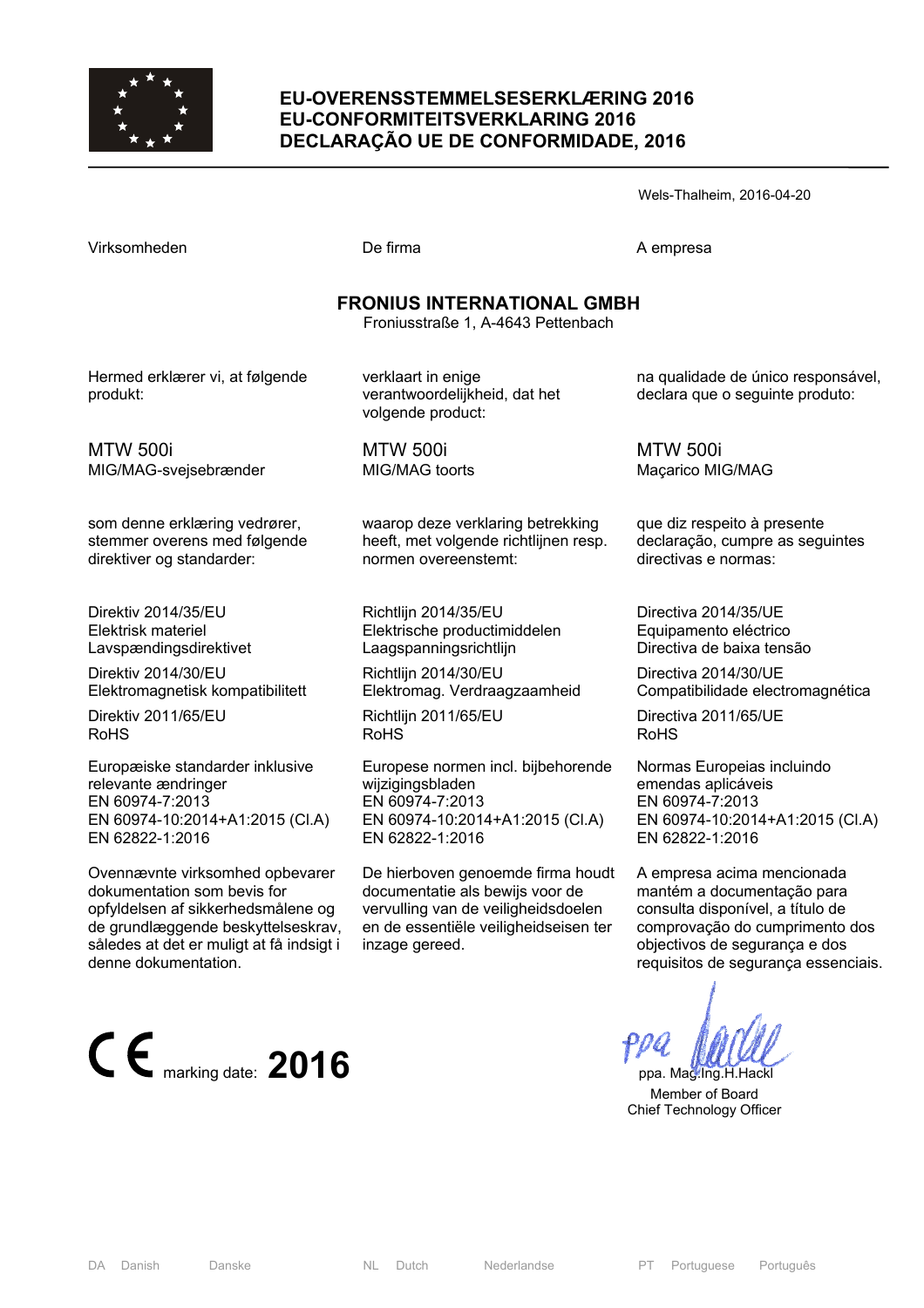

## **EU-MEGFELELŐSÉGI NYILATKOZAT 2016 EÚ VYHLÁSENIE O ZHODE 2016 EU PROHLÁŠENÍ O SHODĚ 2016**

Wels-Thalheim, 2016-04-20

A vállalat Společnost Národová výrobca Na vállalat Společnost Společnost Společnost Společnost Společnost Společnost

## **FRONIUS INTERNATIONAL GMBH**

Froniusstraße 1, A-4643 Pettenbach

a saját kizárólagos felelősségére nyilatkozza, hogy a következő termék:

MTW 500i MIG/MAG hegesztőégő

a saját kizárólagos felelősségére nyilatkozza, hogy a következő termék:

2014/35/EU irányelv Kisfeszültségre vonatkozó irányelvek

2014/30/EU irányelv Elektromágneses összeférhetőség

2011/65/EU irányelv RoHS

az európai szabványoknak, beleértve a változtatásokat is EN 60974-7:2013 EN 60974-10:2014+A1:2015 (Cl.A) EN 62822-1:2016

A fent említett vállalat a dokumentációkat betekintés céljára készenlétben tartja, a biztonsági célkitűzések teljesítésének és a lényeges biztonsági követelmények teljesítésének a bizonyítására.



prehlasuje na vlastnú zodpovednosť, že následujúcí výrobok:

MTW 500i Horák MIG/MAG

na ktorý sa toto prehlasenie o shode vzťahuje, zodpovedá následujúcím predpisom a normam:

Smernica 2014/35/EÚ pre elektrické zariadenie nízkého napätia

Smernica 2014/30/EÚ o elektromagnetickej kompatibilite

Smernica 2011/65/EÚ RoHS

Európske normy vrátane príslušných zmien EN 60974-7:2013 EN 60974-10:2014+A1:2015 (Cl.A) EN 62822-1:2016

Výššie uvedená firma udržuje technickú dokumentáciu ako dókaz naplňovánia bezpečnostných a ochranných požiadaviek a je pripravená predložit ju k nahliadnutiu.

prohlašuje s výhradní zodpovědností, že následující výrobek:

MTW 500i Hořák MIG/MAG

na který se toto prohlášení vztahuje, odpovídá následujícím směrnicím, resp. normám:

Směrnice 2014/35/EU Elektrická zařízení Směrnice pro nízké napětí

Směrnice 2014/30/EU Elektromagnetické kompatibility

Směrnice 2011/65/EU RoHS

Evropské normy včetně případných změn EN 60974-7:2013 EN 60974-10:2014+A1:2015 (Cl.A) EN 62822-1:2016

Výše uvedená společnost uchovává dokumentaci k nahlédnutí jako důkaz splnění bezpečnostních cílů a podstatných ochranných opatření.

 Member of Board Chief Technology Officer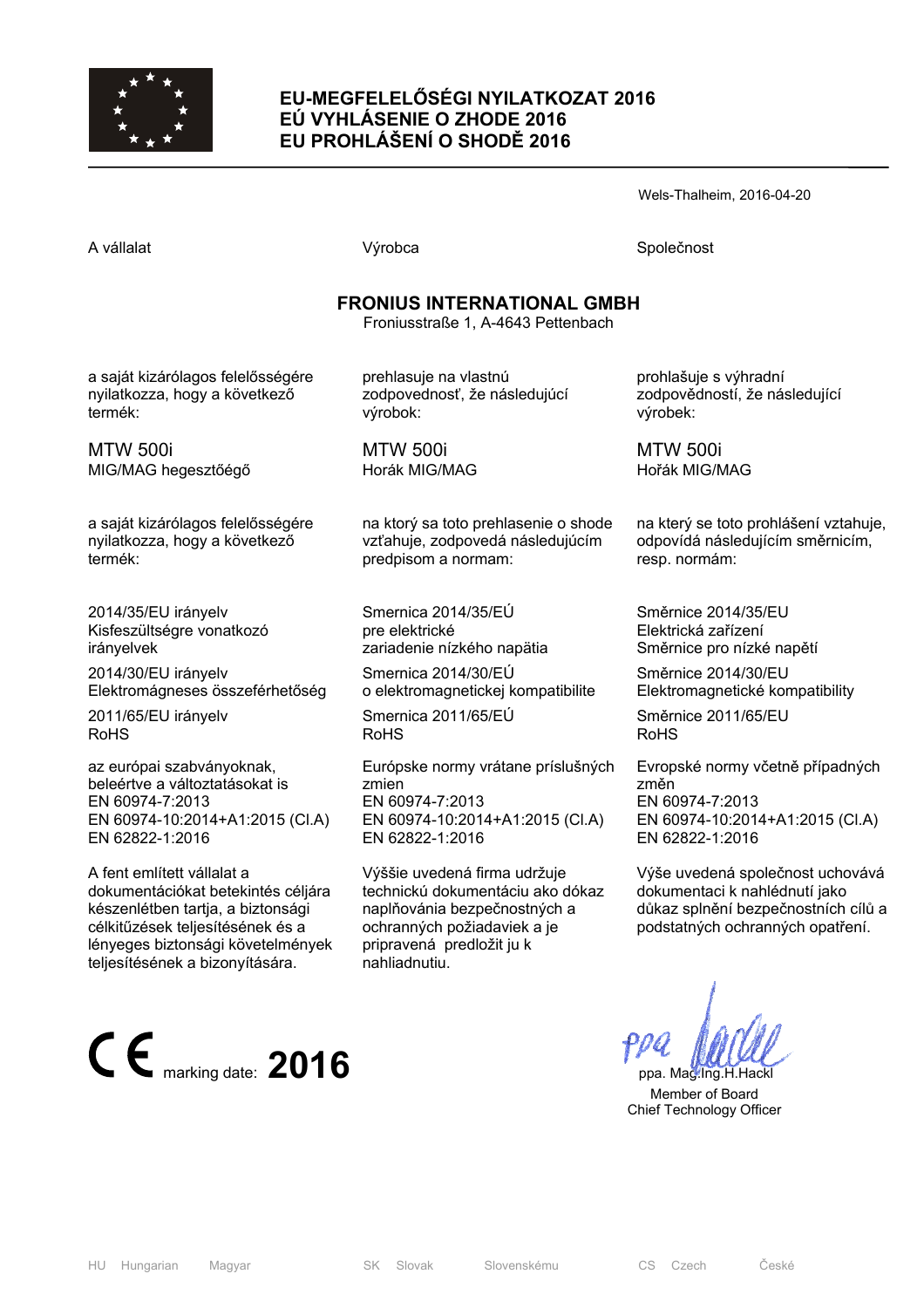

### **EU-KONFORMITÄTSERKLÄRUNG 2016 AB UYGUNLUK BEYANI 2016 DEKLARACJA ZGODNOŚCI UE 2016**

| Wels-Thalheim, 2016-04-20 |  |
|---------------------------|--|
|---------------------------|--|

| Die Firma |
|-----------|
|-----------|

Die Firma Üretici firma Firma

## **FRONIUS INTERNATIONAL GMBH**

Froniusstraße 1, A-4643 Pettenbach

erklärt in alleiniger Verantwortung, dass folgendes Produkt:

MTW 500i MIG/MAG Brenner

auf das sich diese Erklärung bezieht, mit folgenden Richtlinien bzw. Normen übereinstimmt:

Richtlinie 2014/35/EU Elektrische Betriebsmittel Niederspannungsrichtlinie

Richtlinie 2014/30/EU Elektromag. Verträglichkeit

Richtlinie 2011/65/EU RoHS

Europäische Normen inklusive zutreffende Änderungen EN 60974-7:2013 EN 60974-10:2014+A1:2015 (Cl.A) EN 62822-1:2016

Die oben genannte Firma hält Dokumentationen als Nachweis der Erfüllung der Sicherheitsziele und die wesentlichen Schutzanforderungen zur Einsicht bereit.



işbu belgede aşağıdaki ürünün kendi sorumluluğunda olduğunu onaylar:

MTW 500i MIG/MAG Torcu

bu beyan ile ilişkili olarak, aşağıdaki yönetmelikleri veya normları yerine getirir:

2014/35/EC sayılı yönetmelik elektrikli ekipman Alçak gerilim yönetmeliği

2014/30/EC sayılı yönetmelik Elektromanyetik Uyumluluk

2011/65/EG sayılı yönetmelik RoHS

İlgili değişiklikleri içeren Avrupa normları EN 60974-7:2013 EN 60974-10:2014+A1:2015 (Cl.A) EN 62822-1:2016

Yukarıda adı geçen üretici firma dokümanları güvenlik hedeflerini yerine getirme kanıtı olarak ve önemli korunma gereksinimlerine herhangi bir zamanda bakmak için tutar

oświadcza na własną odpowiedzialność, że następujący produkt:

MTW 500i Palnik MIG/MAG

do którego odnosi się niniejsza deklaracja, jest zgodny z następującymi dyrektywami i normami:

Dyrektywa 2014/35/UE Sprzęt elektryczny – Dyrektywa niskonapięciowa

Dyrektywa 2014/30/UE Kompatybilność elektromagnetyczna

Dyrektywa 2011/65/UE RoHS

Normy europejskie łącznie z odpowiednimi zmianami EN 60974-7:2013 EN 60974-10:2014+A1:2015 (Cl.A) EN 62822-1:2016

Wyżej wymieniona firma jest w posiadaniu dokumentacji, stanowiącej świadectwo spełnienia norm bezpieczeństwa i zapewnienia wymaganego poziomu zabezpieczeń, i udostępnia ją na żądanie.

 Member of Board Chief Technology Officer